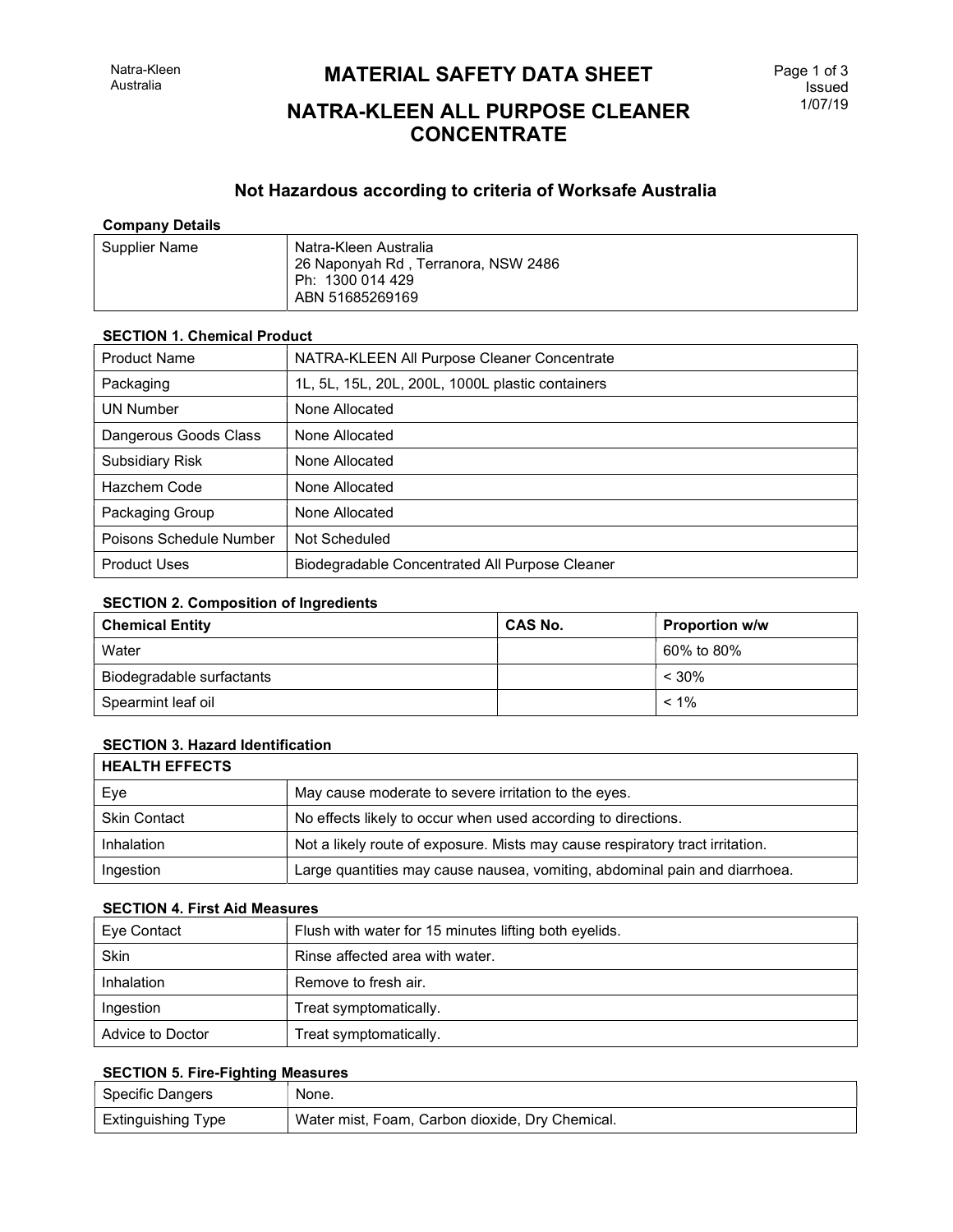## **MATERIAL SAFETY DATA SHEET**

# NATRA-KLEEN ALL PURPOSE CLEANER CONCENTRATE

#### SECTION 6. Accidental Release Measures

| Minor Spills | Mop up with water and detergent. Flush to sewer with large quantities of water.                                                                                                               |
|--------------|-----------------------------------------------------------------------------------------------------------------------------------------------------------------------------------------------|
| Major Spills | Contain spill. Collect product using a suitable absorbent material such as vermiculite.<br>Place material into labelled containers and close lids. Dispose according to local<br>regulations. |

#### SECTION 7. Handling and Storage

| Handling | . No special requirements |
|----------|---------------------------|
| Storage  | Store in a cool dry area. |

## SECTION 8. Exposure Controls, Personal Protection and Exposure Limits

| <b>Exposure Standards</b>   | None established                             |
|-----------------------------|----------------------------------------------|
| <b>Engineering Controls</b> | Not available                                |
| <b>Personal Protection</b>  | Not required under normal conditions of use. |
| <b>Flammability</b>         | Not Flammable                                |

## SECTION 9. Physical and Chemical Properties

| <b>Physical State</b> | Liquid        |
|-----------------------|---------------|
| Appearance            | Cream         |
| Colour                | Green         |
| Solubility in water   | Soluble       |
| Specific Gravity      | 0.99          |
| pH                    | $6.5 - 7.5$   |
| <b>Boiling Point</b>  | 100°C (Water) |
| <b>Flash Point</b>    | Not Flammable |

#### SECTION 10. Stability and Reactivity

| Incompatibility (Materials to avoid) | None            |
|--------------------------------------|-----------------|
| Will Hazardous Polymerization Occur? | No              |
| Is the Product Stable?               | Yes             |
| Conditions to avoid for stability    | Excessive heat. |

## **SECTION 11. Toxicological Information**

| -----<br>acin<br>. | Νo<br>nıne |
|--------------------|------------|
|                    |            |

## SECTION 12. Ecological Information

| $\overline{\phantom{0}}$<br>ור י<br>v<br>- | NG<br>.<br>-- |
|--------------------------------------------|---------------|
|                                            |               |

## SECTION 13. Disposal Considerations

| <b>Bulk Quantities</b> | Dispose of containers through normal waste disposal authority. |
|------------------------|----------------------------------------------------------------|